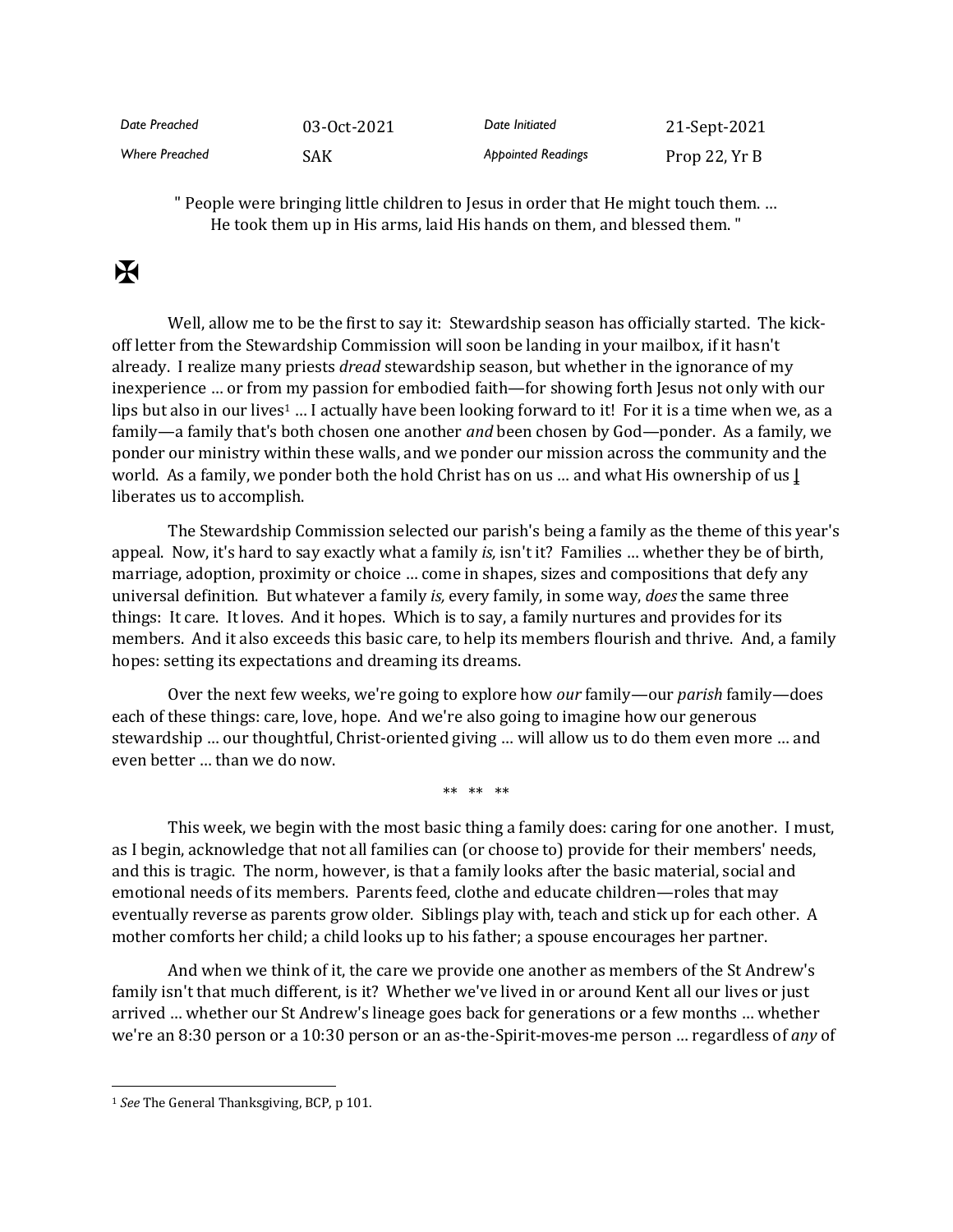that … we belong to this parish family. And as a family, we continuously and conscientiously look after one another's needs:

- At a **pragmatic** level, we provide and maintain physical spaces in which to worship and gather and learn; we hire staff to perform some of the specific tasks we need done; we pay for utilities, maintenance and supplies.
- In the **fellowship** Christ teaches us, we greet one another at coffee hour; we bring flowers and soup when someone is sick; we visit the homebound; we gather around tables for simple potlucks and mark special events in our family's life with festive celebrations.
- Supporting one another in our journeys as **disciples,** we teach one another … and allow ourselves to be taught; we pray for one another … and make ourselves vulnerable by asking for prayer; we volunteer for jobs we love and some we don't … and show our gratitude when others do likewise.
- And **sacramentally,** we fill one another's lives with grace: we welcome in baptism and affirm in confirmation; we feed in Eucharist; we join in marriage; we bless in the laying on of hands; and we sing the Alleluia of resurrection in death.

Some people look at a parish and see a business: buildings, systems and budgets. Others see something like a spiritual snack bar: a place to stop in and nibble when we're peckish. Still others see a philanthropic society: a place that does good works, because that's what Jesus told us to do. None of those images is invalid, but, in my view, all of them miss the most fundamental identity of a parish: a family—a family that willingly … gladly … and sometimes messily … cares for and supports one another.2 Regardless of what family or families any one of us may be part of outside these walls … in St Andrew's, *all* of us have a place to come to for solace *and* for strength; for pardon *and* for renewal.3 Whatever material, cultural, emotional and spiritual resources we may have, or may lack, 'out there' … in *here,* we feed and nurture and connect one another to Christ. Whether we are bursting with hope or stricken by anxiety … whether this season of our lives is the bright summer of joy or the dark winter of grief … we know that here, in our parish family, we will receive the care and support we need, when we need it, and we also provide the same to others when we have it within us. For such is the give-and-take of family life.

\*\* \*\* \*\*

It is ironic—perhaps bordering on tone-deaf—for me to preach on the mutual care and support of family when the subject of today's gospel lesson is divorce and Jesus' words seem harsh.<sup>4</sup>

<sup>&</sup>lt;sup>2</sup> In other times, the church parish was a more fundamental unit of wider society. A parish was not a collection of people who regularly attended services in the same church. Rather, it was *all* of the people who lived in one geographic area; and the church, through its people and clergy, had responsibility for the physical, social and spiritual welfare of those people. This is a model not entirely unknown in the modern West, but one that is more frequently spoken of than lived out. I wonder how the Town of Kent might be transformed if St Andrew's came to see the entire community as St Andrew's parish.

<sup>3</sup> *See* Eucharistic Prayer C, BCP, p 372.

<sup>4</sup> As I alluded to on a Sunday of a baptism when the appointed gospel lesson was the beheading of St John the Baptist: The downside of following a lectionary (and there are many *more* upsides!) is that lessons come at you—however